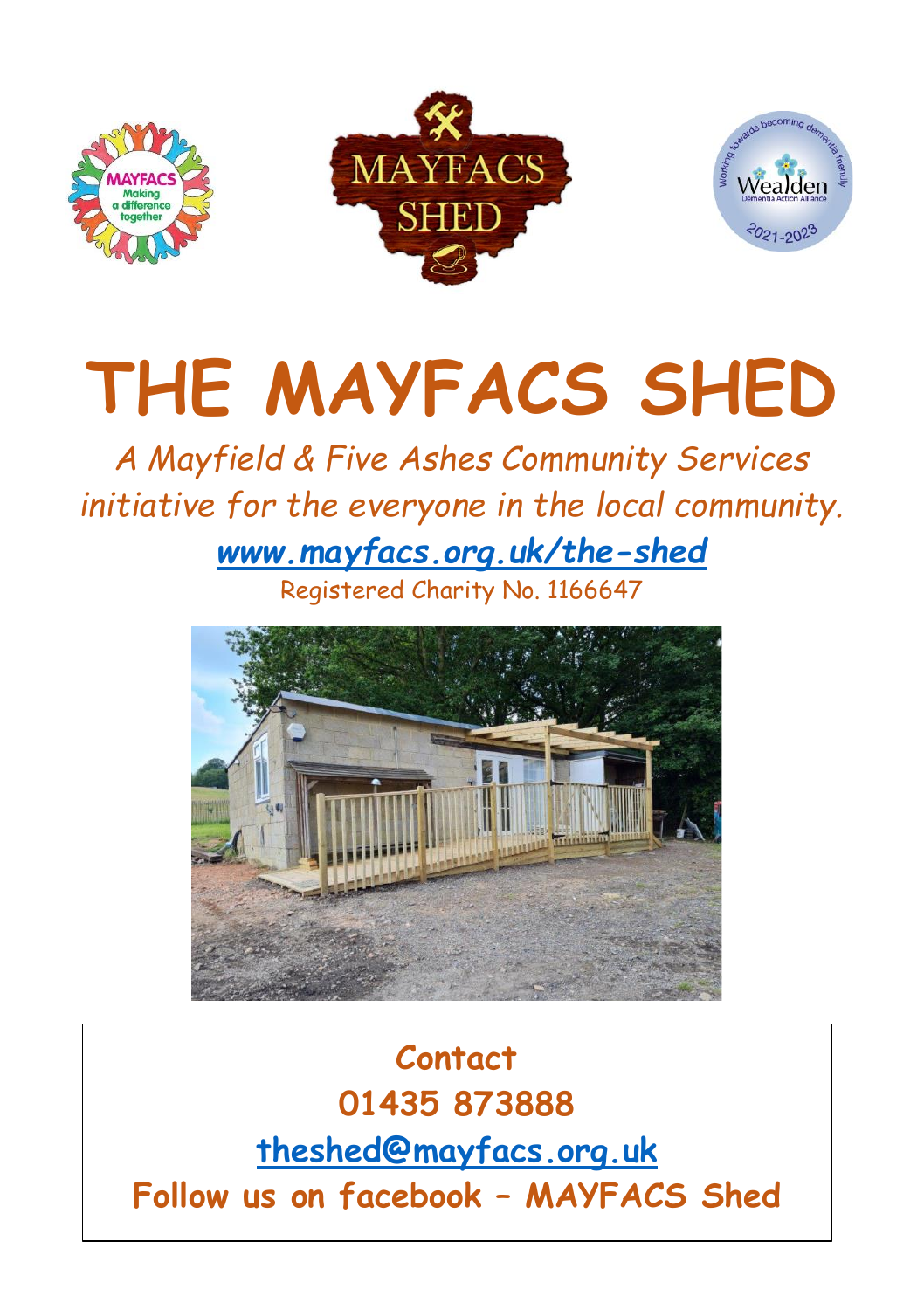MAYFACS' main objective is to help alleviate loneliness & isolation by providing a range of activities for all ages and to support other organisations in our local community.

The Shed is just one of our community projects bringing people of all ages together sharing skills and knowledge in a friendly, encouraging and safe environment.

The building comprises two rooms: a workshop with a selection of wood and metal working machines and workstations; the second has space for quieter activities and socialisation.





Both rooms are equipped with facilities to have virtual contact with those who may not be able to be there in person.

There is an outside area for those bigger projects as well as learning skills such as bee keeping.

The aim is for the members usually referred to as 'Shedders', to be involved in



the running of the Shed, and to shape the activities themselves working with the guidance of the MAYFACS team.

The Shed will be open at set times and shedders will be able to book slots attending



as little or as often as they like. They can work

on their own projects or work collectively on community projects – eg Twiddleboards for those living with dementia, and projects in the local

community. There will be workshops & other craft activities.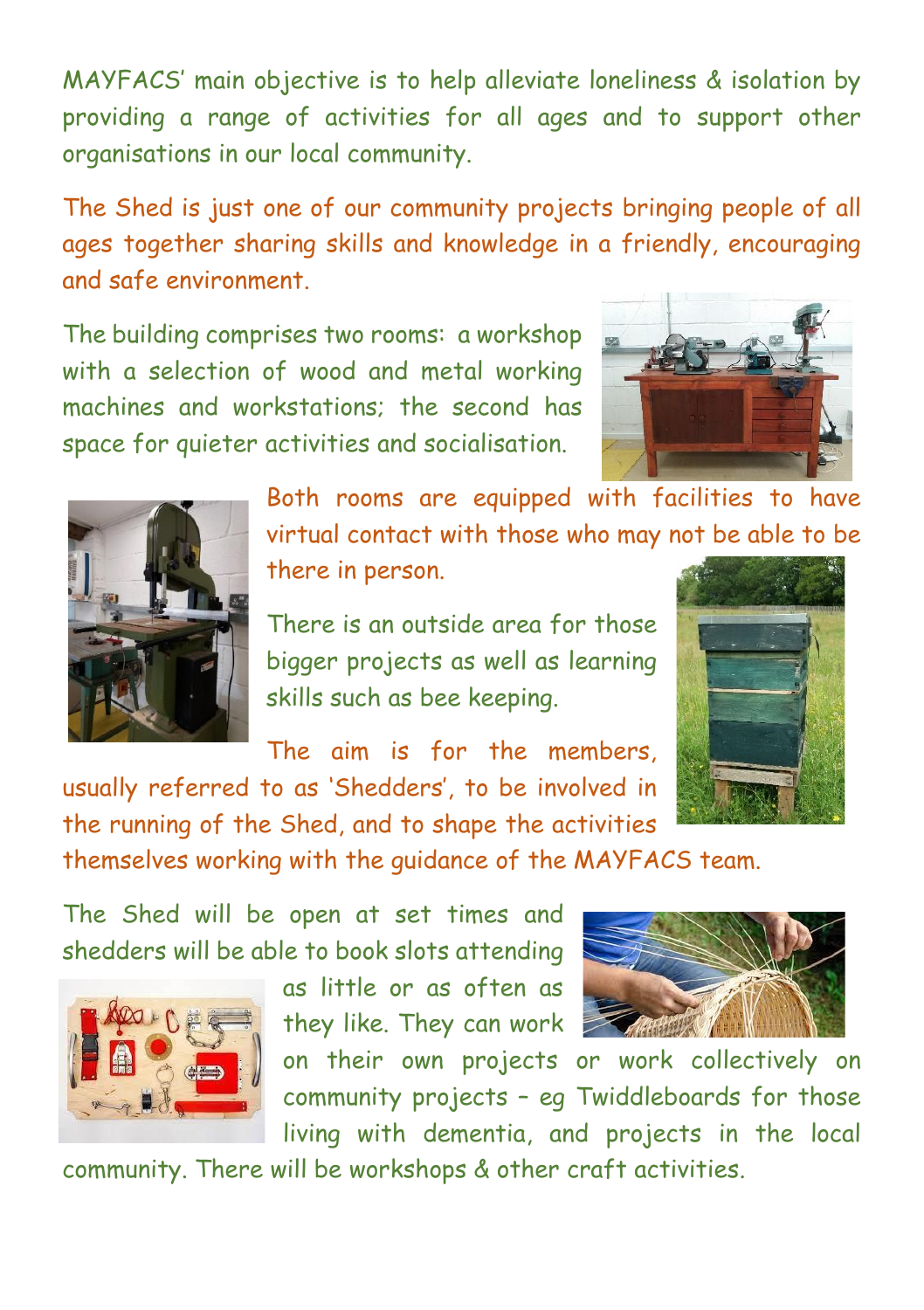

If you have no idea what the tools are or how to use them, there will be people there to help you.

Local organisations will be able to use the facilities.

You don't have to live

in Mayfield or Five Ashes to use the shed. MAYFACS is for everyone in the surrounding area as well.



The Shed's socialisation area is a space to just to have a cuppa and chat with other shedders, as well as workstations for quieter work such as



electronics or small repairs. There is wi-fi connection and two computers for anyone to use. There will be people on hand to help and guide you if you wish to learn more about using the computer.

## **Want to know more, arrange a visit, or have an idea for an activity?**

Telephone us 01435 873888 and leave a message (we will ring you back),. email [theshed@mayfacs.org.uk](mailto:theshed@mayfacs.org.uk) or Complete the form below and pop it in the MAYFACS letter box (room attached on the field side of Mayfield Memorial Hall). NB By completing the form below you are agreeing to us keeping your contact details)

| I am interested to learn more about The MAYFACS Shed |
|------------------------------------------------------|
|                                                      |
|                                                      |
|                                                      |